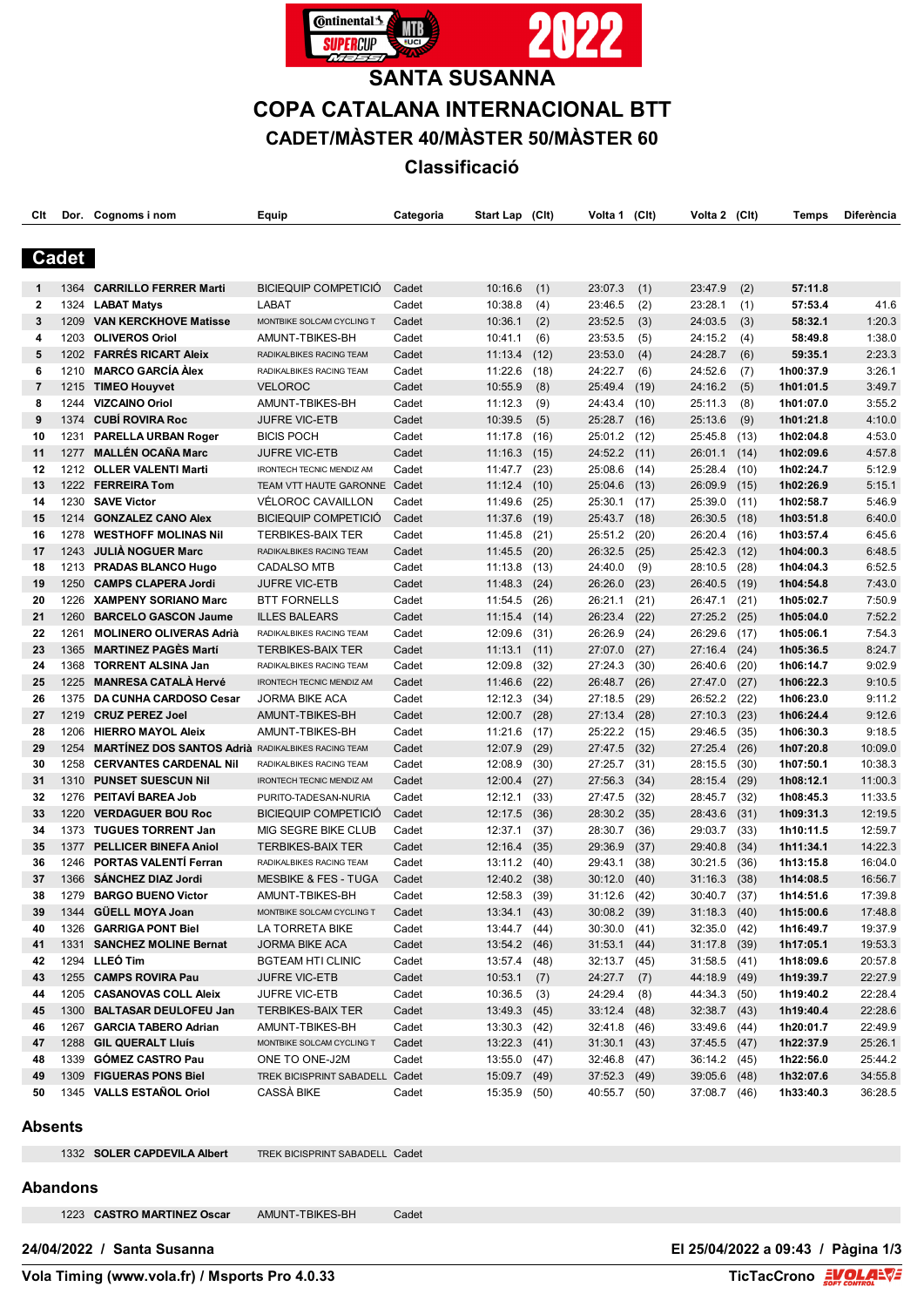

**SANTA SUSANNA COPA CATALANA INTERNACIONAL BTT CADET/MÀSTER 40/MÀSTER 50/MÀSTER 60**

## **Classificació**

| Clt |      | Dor. Cognoms i nom           | Equip                            | Categoria | <b>Start Lap</b> | (CIt) | Volta 1 | (C <sub>l</sub> ) | Volta 2 (Clt) | Temps | <b>Diferència</b> |
|-----|------|------------------------------|----------------------------------|-----------|------------------|-------|---------|-------------------|---------------|-------|-------------------|
|     |      |                              |                                  |           |                  |       |         |                   |               |       |                   |
|     |      | 1253 PUJOL OLIVER Marc       | <b>TERBIKES-BAIX TER</b>         | Cadet     |                  |       |         |                   |               |       |                   |
|     |      | 1262 BOADA OLIVELLA Joel     | <b>TERBIKES-BAIX TER</b>         | Cadet     |                  |       |         |                   |               |       |                   |
|     |      | 1272 MONFULLEDA ROCA Oleguer | <b>IRONTECH TECNIC MENDIZ AM</b> | Cadet     |                  |       |         |                   |               |       |                   |
|     | 1321 | <b>DELICADO SIMON Alex</b>   | CASSA BUKE                       | Cadet     |                  |       |         |                   |               |       |                   |
|     |      | 1376 SERRA SANCHEZ Jaume     | <b>ACTION MONTCADA</b>           | Cadet     |                  |       |         |                   |               |       |                   |

# **Màster 40**

| 1              |      | 1402 OLIVARES HIRALDO Antonio                   | <b>LINBIKES</b>                    | Màster 40 | 10:40.5 | (2)  | 22:29.4      | (1)  | 22:49.0 | (1)  | 55:58.9   |         |
|----------------|------|-------------------------------------------------|------------------------------------|-----------|---------|------|--------------|------|---------|------|-----------|---------|
| $\overline{2}$ | 1531 | <b>JURADO SANCHEZ Javier</b>                    | 73 FACTORY ECO                     | Màster 40 | 10:40.1 | (1)  | 22:30.6      | (2)  | 22:49.8 | (2)  | 56:00.5   | 1.6     |
| 3              | 1401 | <b>EGEDA MALDONADO Pablo</b>                    | <b>BIKING POINT</b>                | Màster 40 | 11:12.4 | (3)  | 23:12.7      | (3)  | 23:16.0 | (3)  | 57:41.1   | 1:42.2  |
| 4              | 1406 | FIDALGO LÓPEZ Roberto                           | <b>RRBIKERS</b>                    | Màster 40 | 11:14.6 | (5)  | 23:45.9      | (4)  | 23:56.0 | (7)  | 58:56.5   | 2:57.6  |
| 5              | 1404 | <b>PUIG PUJOL David</b>                         | <b>BIKING POINT</b>                | Màster 40 | 11:21.8 | (8)  | 24:03.8      | (5)  | 23:43.9 | (6)  | 59:09.5   | 3:10.6  |
| 6              | 1407 | <b>HERRERA Diego</b>                            | BAIXA UN PUNT BIKE SHOP            | Màster 40 | 11:22.1 | (9)  | 24:13.0      | (7)  | 23:39.2 | (5)  | 59:14.3   | 3:15.4  |
| $\overline{7}$ | 1411 | FARRIOL CLARAMUNT Josep Enric RRBIKERS          |                                    | Màster 40 | 11:19.6 | (7)  | 24:24.7      | (9)  | 23:30.2 | (4)  | 59:14.5   | 3:15.6  |
| 8              | 1405 | <b>JORNET Xavier</b>                            | <b>FÀBREGUES BICICLETES</b>        | Màster 40 | 11:15.6 | (6)  | 24:08.0      | (6)  | 24:06.5 | (8)  | 59:30.1   | 3:31.2  |
| 9              | 1410 | <b>SEGARRA MOYA Iván</b>                        | <b>LLICA D'AMUNT</b>               | Màster 40 | 11:34.2 | (11) | 24:22.6      | (8)  | 24:24.1 | (9)  | 1h00:20.9 | 4:22.0  |
| 10             | 1403 | <b>FAJA BELTRAN Melcior</b>                     | PALLARES FACTORY                   | Màster 40 | 11:13.0 | (4)  | 24:32.2      | (10) | 24:56.5 | (10) | 1h00:41.7 | 4:42.8  |
| 11             | 1460 | <b>COLLADOS GARRIGA Cristian CICLES SERRANO</b> |                                    | Màster 40 | 11:30.1 | (10) | 24:58.2      | (11) | 25:36.1 | (16) | 1h02:04.4 | 6:05.5  |
| 12             | 1409 | <b>GARRIDO OCAÑA Jordi</b>                      | NOU ESPAI - LEVEL TEAM             | Màster 40 | 11:55.9 | (12) | 25:41.0      | (14) | 25:04.6 | (11) | 1h02:41.5 | 6:42.6  |
| 13             | 1408 | <b>CLAPÉS PRATDESABA Marc</b>                   | <b>BICIEQUIP COMPETICIÓ</b>        | Màster 40 | 11:56.4 | (13) | 25:23.1      | (12) | 25:36.0 | (15) | 1h02:55.5 | 6:56.6  |
| 14             | 1457 | <b>SOLANO TORNER Jordi</b>                      | COLLBAIX CELLER EL MOLÍ            | Màster 40 | 12:00.5 | (15) | 25:42.4      | (15) | 25:13.0 | (12) | 1h02:55.9 | 6:57.0  |
| 15             | 1520 | <b>HUERTAS CASADO Oscar</b>                     | 73 FACTORY ECO                     | Màster 40 | 12:03.3 | (16) | 25:38.9      | (13) | 25:38.2 | (18) | 1h03:20.4 | 7:21.5  |
| 16             |      | 1417 BARON Ricardo                              | <b>BAIXAUNPUNT</b>                 | Màster 40 | 12:19.8 | (27) | 25:47.7 (16) |      | 25:29.7 | (13) | 1h03:37.2 | 7:38.3  |
| 17             |      | 1416 MARTI ANGLADA David                        | <b>SURIA BICIS FIGUERES</b>        | Màster 40 | 12:18.9 | (26) | 25:55.1      | (17) | 25:33.8 | (14) | 1h03:47.8 | 7:48.9  |
| 18             | 1433 | <b>IGLESIAS MUÑOZ Ivan</b>                      | <b>LUXURY BIKES</b>                | Màster 40 | 12:09.9 | (20) | 26:42.5      | (20) | 25:36.9 | (17) | 1h04:29.3 | 8:30.4  |
| 19             | 1529 | <b>ABIAN MONUX Eduardo</b>                      | <b>ISARBIKES</b>                   | Màster 40 | 12:10.3 | (21) | 26:45.8      | (22) | 26:07.4 | (19) | 1h05:03.5 | 9:04.6  |
| 20             | 1421 | <b>ESTÉVEZ Pablo</b>                            | BAIXA UN PUNT BIKE SHOP            | Màster 40 | 12:03.9 | (17) | 26:36.2 (18) |      | 26:26.9 | (21) | 1h05:07.0 | 9:08.1  |
| 21             | 1518 | PÉREZ HUNG Eduardo                              | RCB MOTOR BEGUES-IBERMICA          | Màster 40 | 11:59.0 | (14) | 26:40.8      | (19) | 26:50.6 | (24) | 1h05:30.4 | 9:31.5  |
| 22             | 1428 | <b>MARTINEZ MOLINA Santi</b>                    | <b>TERBIKES-BAIX TER</b>           | Màster 40 | 12:11.8 | (23) | 26:45.6      | (21) | 26:38.2 | (22) | 1h05:35.6 | 9:36.7  |
| 23             |      | 1458 VALERA SERRAMIA Raul                       | <b>KPT TEAM</b>                    | Màster 40 | 12:13.9 | (25) | 27:09.2      | (23) | 26:23.1 | (20) | 1h05:46.2 | 9:47.3  |
| 24             | 1530 | <b>DIAZ CARULLA Daniel</b>                      | <b>MESBIKE &amp; FES - TUGA</b>    | Màster 40 | 12:23.2 | (29) | 27:20.2      | (26) | 26:38.3 | (23) | 1h06:21.7 | 10:22.8 |
| 25             | 1495 | <b>MORA LIZANA Abel</b>                         | ADDICT BIKES RACING TEAM Màster 40 |           | 12:06.7 | (19) | 27:16.8      | (25) | 27:12.3 | (26) | 1h06:35.8 | 10:36.9 |
| 26             |      | 1432 SOLA LOPEZ Josep Maria                     | FES BICI 3.-TUGA                   | Màster 40 | 12:12.7 | (24) | 27:12.3      | (24) | 27:12.1 | (25) | 1h06:37.1 | 10:38.2 |
| 27             | 1426 | <b>GONZÁLEZ NAVA Rubén Angel</b>                | <b>IRONTECH TECNIC MENDIZ AM</b>   | Màster 40 | 12:11.2 | (22) | 27:41.7      | (27) | 27:32.6 | (27) | 1h07:25.5 | 11:26.6 |
| 28             | 1414 | DE LA TORRE CARREÑO Juan Carlos                 | ADDICT BIKES RACING TEAM Màster 40 |           | 12:22.9 | (28) | 28:37.5      | (31) | 27:34.9 | (28) | 1h08:35.3 | 12:36.4 |
| 29             | 1477 | <b>GUIX BALLESTEROS Romà</b>                    | <b>FES BICI 3.-TUGA</b>            | Màster 40 | 12:28.8 | (30) | 28:20.4      | (29) | 28:26.0 | (30) | 1h09:15.2 | 13:16.3 |
| 30             | 1419 | <b>VALERIO SANCHEZ Miguel Angel</b>             | <b>MESBIKE &amp; FES - TUGA</b>    | Màster 40 | 13:21.3 | (37) | 28:24.0      | (30) | 27:53.5 | (29) | 1h09:38.8 | 13:39.9 |
| 31             | 1436 | <b>GRABULOSA MARÉS Xavier</b>                   | <b>IRONTECH TECNIC MENDIZ AM</b>   | Màster 40 | 13:05.8 | (33) | 28:03.3      | (28) | 28:34.2 | (31) | 1h09:43.3 | 13:44.4 |
| 32             |      | 1422 VILLAMURT MABRAS Santi                     | MESBIKE&FES-TUGA                   | Màster 40 | 12:39.1 | (31) | 29:06.6      | (32) | 29:02.3 | (33) | 1h10:48.0 | 14:49.1 |
| 33             | 1532 | PÉREZ LÓPEZ Alberto                             | <b>CICLES SERRANO</b>              | Màster 40 | 12:06.6 | (18) | 30:54.6      | (39) | 28:59.3 | (32) | 1h12:00.5 | 16:01.6 |
| 34             | 1494 | <b>BUSQUETS CALVET Albert</b>                   | <b>BIKING POINT</b>                | Màster 40 | 13:05.6 | (32) | 29:40.9      | (35) | 29:45.2 | (35) | 1h12:31.7 | 16:32.8 |
| 35             | 1424 | <b>VALVERDE BROS Manuel</b>                     | <b>BIKING POINT</b>                | Màster 40 | 13:11.2 | (36) | 29:37.8      | (34) | 29:43.7 | (34) | 1h12:32.7 | 16:33.8 |
| 36             | 1427 | PEÑA GALDEANO Ruben                             | <b>BICIEQUIP COMPETICIÓ</b>        | Màster 40 | 13:10.4 | (34) | 29:29.9      | (33) | 30:51.7 | (38) | 1h13:32.0 | 17:33.1 |
| 37             | 1434 | DIAZ DE LA SERNA BUENO Antonio                  | <b>MEDINA COMPETICION</b>          | Màster 40 | 13:10.7 | (35) | 29:45.3      | (36) | 31:23.4 | (39) | 1h14:19.4 | 18:20.5 |
| 38             | 1525 | <b>CASTAÑER BLANCO Xavier</b>                   | MOLABIKES CLUB CICLISME            | Màster 40 | 14:11.5 | (40) | 30:39.3      | (38) | 29:54.7 | (36) | 1h14:45.5 | 18:46.6 |
| 39             |      | 1423 SOLA RAMOS Marc                            | <b>BIKING POINT</b>                | Màster 40 | 13:53.2 | (39) | 30:23.4      | (37) | 30:37.2 | (37) | 1h14:53.8 | 18:54.9 |
| 40             | 1517 | <b>MAESTRE LOZANO Daniel</b>                    | <b>CATEDRA BIKES</b>               | Màster 40 | 15:14.5 | (42) | 31:35.1      | (40) | 32:32.9 | (40) | 1h19:22.5 | 23:23.6 |
| 41             | 1446 | <b>COURBIERE Frédéric</b>                       | <b>GOLENE EVASION</b>              | Màster 40 | 14:17.2 | (41) | 31:58.8      | (41) | 33:11.9 | (41) | 1h19:27.9 | 23:29.0 |
| 42             | 1425 | <b>CÁCERES AYLLÓN David</b>                     | BAIXA UN PUNT BIKE SHOP            | Màster 40 | 13:49.3 | (38) | 32:44.3      | (42) | 34:33.1 | (42) | 1h21:06.7 | 25:07.8 |
| Absents        |      |                                                 |                                    |           |         |      |              |      |         |      |           |         |

**MOLAS VALLS Kenneth** FES BICI 3.-TUGA Màster 40

#### **Abandons**

 **ESQUÉ YÁÑEZ Pere** BICI 3.0 Màster 40 **QUILES ALAMINOS David** BICIEQUIP COMPETICIÓ Màster 40

**24/04/2022 / Santa Susanna El 25/04/2022 a 09:43 / Pàgina 2/3**